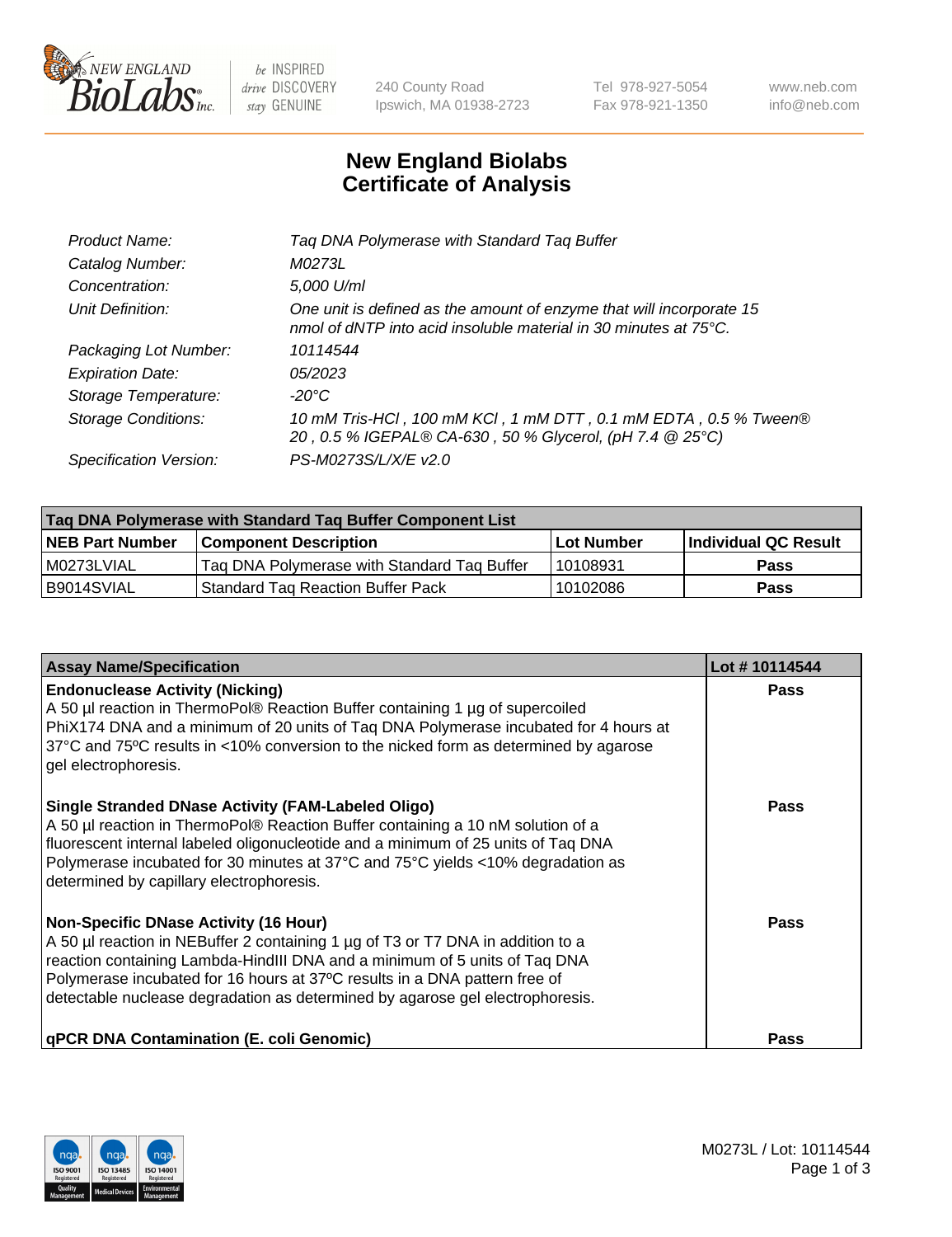

be INSPIRED drive DISCOVERY stay GENUINE

240 County Road Ipswich, MA 01938-2723 Tel 978-927-5054 Fax 978-921-1350

www.neb.com info@neb.com

| <b>Assay Name/Specification</b>                                                                                                                                                                                                                                                                                                                                   | Lot #10114544 |
|-------------------------------------------------------------------------------------------------------------------------------------------------------------------------------------------------------------------------------------------------------------------------------------------------------------------------------------------------------------------|---------------|
| A minimum of 5 units of Taq DNA Polymerase is screened for the presence of E. coli<br>genomic DNA using SYBR® Green qPCR with primers specific for the E. coli 16S rRNA<br>locus. Results are quantified using a standard curve generated from purified E. coli<br>genomic DNA. The measured level of E. coli genomic DNA contamination is ≤ 1 E. coli<br>genome. |               |
| <b>RNase Activity (Extended Digestion)</b><br>A 10 µl reaction in NEBuffer 4 containing 40 ng of a 300 base single-stranded RNA<br>and a minimum of 1 µl of Taq DNA Polymerase is incubated at 37°C. After incubation<br>for 16 hours, >90% of the substrate RNA remains intact as determined by gel<br>electrophoresis using fluorescent detection.              | <b>Pass</b>   |
| <b>Protein Purity Assay (SDS-PAGE)</b><br>Taq DNA Polymerase is ≥ 99% pure as determined by SDS-PAGE analysis using Coomassie<br>Blue detection.                                                                                                                                                                                                                  | <b>Pass</b>   |
| <b>Phosphatase Activity (pNPP)</b><br>A 200 µl reaction in 1M Diethanolamine, pH 9.8, 0.5 mM MgCl2 containing 2.5 mM<br>p-Nitrophenyl Phosphate (pNPP) and a minimum of 100 units Taq DNA Polymerase<br>incubated for 4 hours at 37°C yields <0.0001 unit of alkaline phosphatase activity<br>as determined by spectrophotometric analysis.                       | <b>Pass</b>   |
| PCR Amplification (5.0 kb Lambda DNA)<br>A 50 µl reaction in Standard Taq Reaction Buffer in the presence of 200 µM dNTPs and<br>0.2 µM primers containing 5 ng Lambda DNA with 1.25 units of Taq DNA Polymerase for<br>25 cycles of PCR amplification results in the expected 5.0 kb product.                                                                    | <b>Pass</b>   |

This product has been tested and shown to be in compliance with all specifications.

One or more products referenced in this document may be covered by a 3rd-party trademark. Please visit <www.neb.com/trademarks>for additional information.